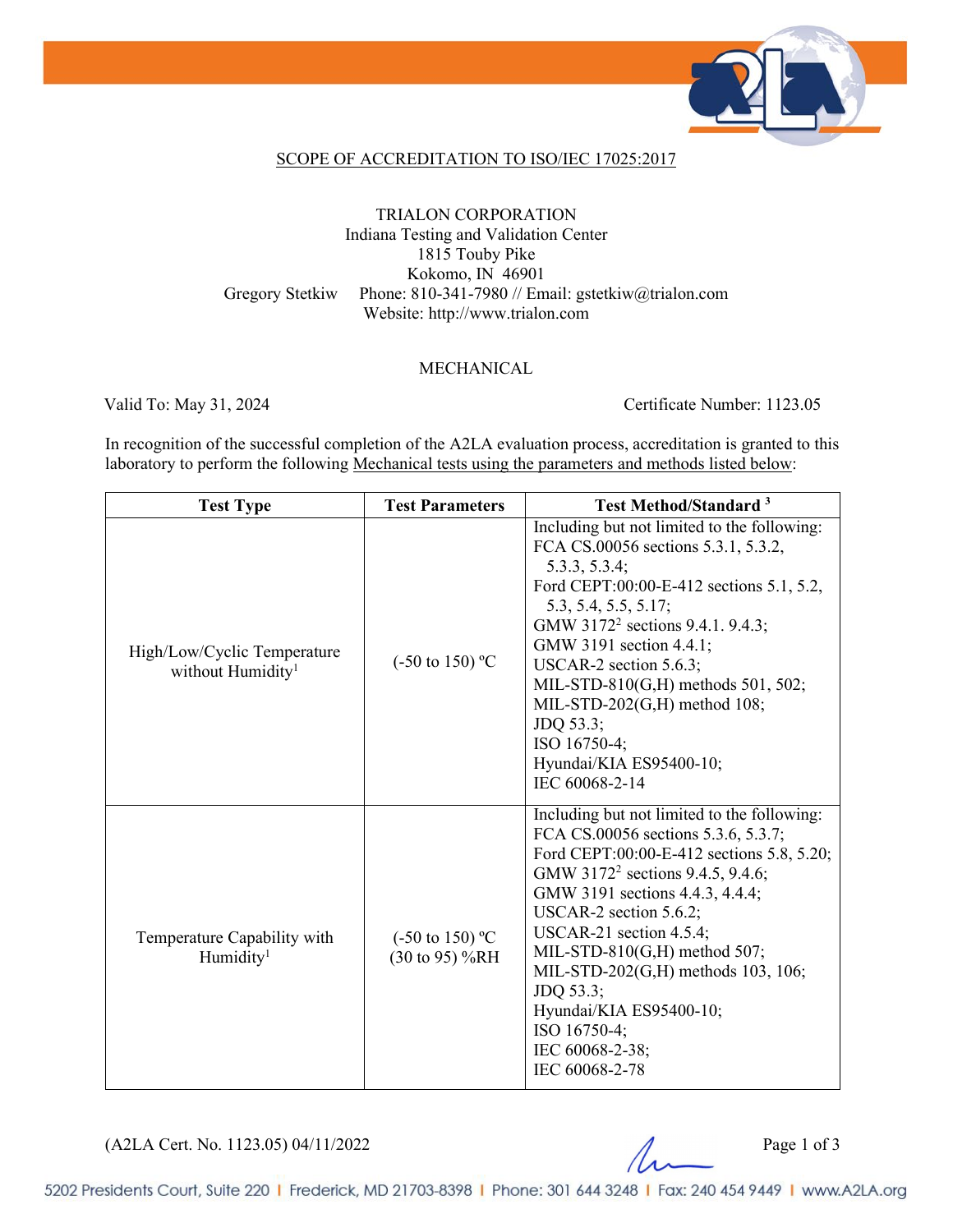| <b>Test Type</b>                                      | <b>Test Parameters</b>                   | <b>Test Method/Standard<sup>3</sup></b>                                                                                                                                                                                                                                                                                                                |
|-------------------------------------------------------|------------------------------------------|--------------------------------------------------------------------------------------------------------------------------------------------------------------------------------------------------------------------------------------------------------------------------------------------------------------------------------------------------------|
| Thermal Shock <sup>1</sup>                            | $(-50 \text{ to } 150)$ °C<br>Air to Air | Including but not limited to the following:<br>FCA CS.00056 section 5.3.5;<br>Ford CEPT:00:00-E-412 sections 5.6, 5.7;<br>GMW 3172 <sup>2</sup> section 9.4.2;<br>GMW 3191 section 4.4.2;<br>USCAR-2 section $5.6.1$ ;<br>USCAR-21 section $4.5.5$ ;<br>MIL-STD-810 $(G,H)$ method 503;<br>MIL-STD-202 $(G,H)$ method 107;<br>JDQ 53.3;<br>ISO 16750-4 |
| Force Testing Tension and<br>Compression <sup>1</sup> | Up to $2$ kN                             | Including but not limited to the following:<br>FCA CS.00056 section 5.4.2;<br>Ford CEPT:00:00-E-412;<br>GMW 3172 <sup>2</sup> section 9.3.7;<br>GMW 3191;<br>USCAR-2;<br>USCAR-21                                                                                                                                                                      |
| Water Spray <sup>1</sup>                              |                                          | Including but not limited to the following:<br>DIN 40050-9e;<br>FCA CS.00056 section 5.5.3;<br>Ford CEPT:00:00-E-412 section 5.9;<br>GMW 3172 <sup>2</sup> section 9.5.2;<br>GMW 3191 section 4.4.11;<br>USCAR-2 section $5.6.74$ ;<br>IEC 60529;<br>ISO 16750-4;<br><b>JIS D 203</b>                                                                  |
| Chemical Exposure/Resistance <sup>1</sup>             |                                          | FCS CS.00056;<br>Ford CETP 00.00-E-412;<br>ISO 16750-5;<br>GMW 14334;<br>GMW 16449                                                                                                                                                                                                                                                                     |
| Water Immersion <sup>1</sup>                          |                                          | Including but not limited to the following:<br>DIN 40050-9e;<br>FCA CS.00056 section 5.5.3;<br>Ford CEPT:00:00-E-412 section 5.9;<br>GMW 3172 <sup>2</sup> section 9.5.3;<br>GMW 3191 section 4.4.9;<br>USCAR-2 section $5.6.5$ ;<br>IEC 60529;<br>ISO 16750-4;<br><b>JIS D 203</b>                                                                    |
| Dust Intrusion <sup>1</sup>                           |                                          | Including but not limited to the following:<br>DIN 40050-9e;<br>FCA CS.00056 section 5.5.1;<br>Ford CEPT:00:00-E-412 section 5.10.1;<br>GMW 3172 <sup>2</sup> section 9.5.1;<br><b>IEC 60529</b>                                                                                                                                                       |
| (A2LA Cert. No. 1123.05) 04/11/2022                   |                                          | Page 2 of 3                                                                                                                                                                                                                                                                                                                                            |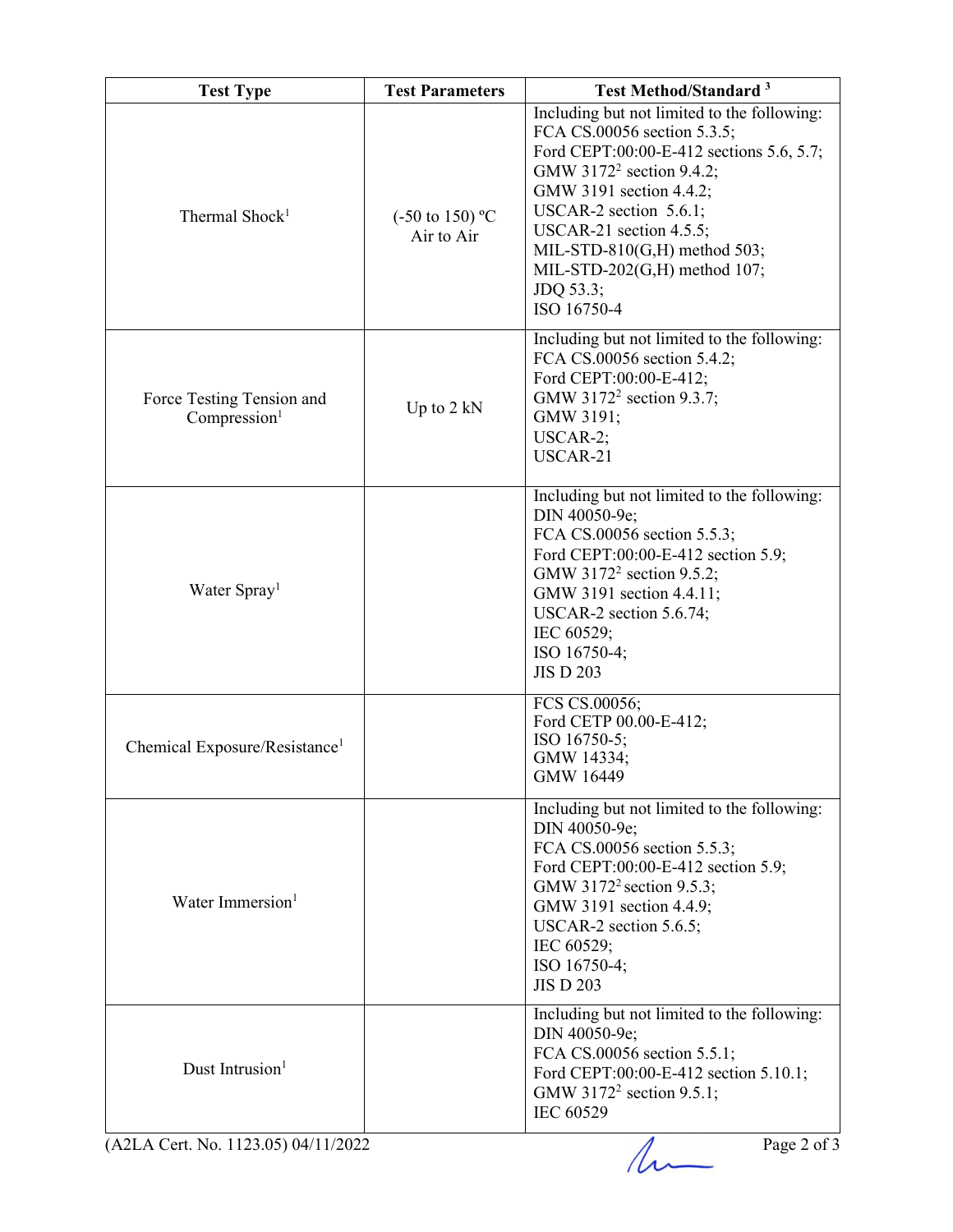| <b>Test Type</b>                         | <b>Test Parameters</b> | <b>Test Method/Standard</b> <sup>3</sup>                                                                                                                                                                                                                                                        |
|------------------------------------------|------------------------|-------------------------------------------------------------------------------------------------------------------------------------------------------------------------------------------------------------------------------------------------------------------------------------------------|
| Salt Fog / $Spray1$                      |                        | Including but not limited to the following:<br>ASTM B117;<br>FCA CS.00056 section 5.5.5;<br>Ford CEPT:00:00-E-412 section 5.15;<br>GMW 3172 <sup>2</sup> section 9.4.7;<br>GMW 3191 section 4.4.7;<br>SAE J1455;<br>MIL-STD-202(G,H) method 101;<br>MIL-STD-202(G,H) method 509;<br>ISO 16750-4 |
| Cyclic Corrosion <sup>1</sup>            |                        | Including but not limited to the following:<br>GMW 14872;<br>SAE J 2334;<br>GMW 3172 <sup>2</sup> section 9.4.8;<br>ISO 9227;<br>GMW 3286;<br>IEC 60068-2-52                                                                                                                                    |
| Free Fall, Handling Drop <sup>1</sup>    |                        | GMW 3172;<br>USCAR-2                                                                                                                                                                                                                                                                            |
| Flammability <sup>1</sup>                |                        | <b>FMVSS 571.302</b>                                                                                                                                                                                                                                                                            |
| Resistance to Crocking <sup>1</sup>      |                        | <b>SAE J861</b>                                                                                                                                                                                                                                                                                 |
| Tape Adhesion <sup>1</sup>               |                        | GM 9071P 2                                                                                                                                                                                                                                                                                      |
| Knife Crosshatch Adhesion <sup>1</sup>   |                        | GM 9502P 2                                                                                                                                                                                                                                                                                      |
| Abrasion Resistance (Taber) <sup>1</sup> |                        | GM 9515P 2                                                                                                                                                                                                                                                                                      |
| Odor <sup>1</sup>                        |                        | <b>SAE J1351</b>                                                                                                                                                                                                                                                                                |

#### **On the following products or types of products:**

Automotive, Aerospace, Military and Electrical/Electronic/Mechanical components and assemblies.

<sup>1</sup> Also using customer specified methods directly related to the types of tests and parameters listed.

 $2$  This laboratory's scope contains withdrawn or superseded methods. As a clarifier, this indicates that the applicable method itself has been withdrawn or is now considered "historical" and not that the laboratory's accreditation for the method has been withdrawn including but not limited to GMW 3172 (2008, 2010, 2012, 2015, 2018)

<sup>3</sup> When the date, edition, version, etc. is not identified in the scope of accreditation, laboratories may use the version that immediately precedes the current version for a period of one year from the date of publication of the standard measurement method, per part C., Section 1 of A2LA *R101 - General Requirements-Accreditation of ISO-IEC 17025 Laboratories*.

 $(A2LA$  Cert. No. 1123.05) 04/11/2022 Page 3 of 3